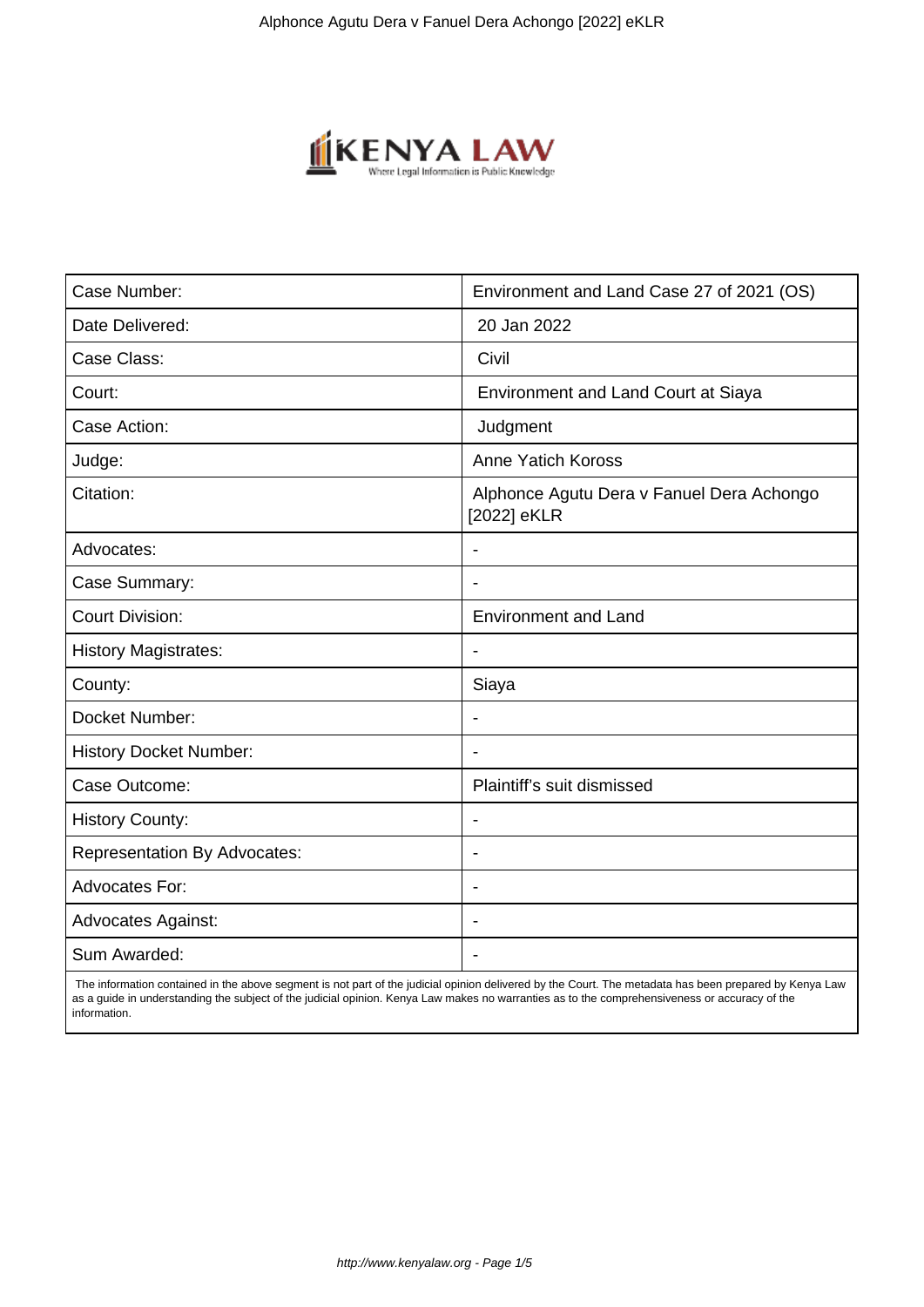## **REPUBLIC OF KENYA**

### **IN THE ENVIRONMENT AND LAND COURT AT SIAYA**

## **ENVIRONMENT AND LAND CASE NUMBER 27 OF 2021 (OS)**

**ALPHONCE AGUTU DERA................................................PLAINTIFF**

# **VERSUS**

**FANUEL DERA ACHONGO..........................................DEFENDANT**

# **JUDGMENT**

### **Introduction**

1. By way of an originating summons dated 29/06/2018, the plaintiff instituted suit against the defendant. The plaintiff's claim is that by virtue of the legal principle of *nec vi, nec clam, nec precario* which means not by force, nor stealth, nor the licence of the owner he is an adverse possessor of land parcel number **NORTH GEM/MARENYO/512** *['the suit property']***.** He prayed the court to; do order that he be registered as an owner of the suit property, the land registrar to change the proprietorship of the suit property to his name and for the Deputy Registrar to execute the transfer and consent form in his name in the event the defendant declined to do so. In response, the defendant filed a replying affidavit dated 9/09/2018 in which he denied the plaintiff's assertions and contended that the plaintiff is his cousin and the plaintiff's claim if at all it existed, lay in the family's ancestral land known as **NORTH GEM/MARENYO/513.**

### **The plaintiffs' case and evidence**

2. The plaintiff's case is contained in the originating summons dated 29/06/2018, supporting affidavit dated 3/07/2018, his witness statement and documents produced as "**Pexh 1** to **3"** which respectively were a "greencard" of the suit property and photographs of crops and trees and oral evidence tendered in court during the hearing. In the supporting affidavit and witness statement, it was the plaintiff's case that though the suit property was registered in the defendant's name, it was originally registered in the name of one Washington Achongo [the defendant's father who is deceased] who had allocated the suit property to him. He stated that he was on the mistaken belief that the suit property was registered in his name. He averred that he was in occupation and possession of the suit property in a manner that was open, overt, clear, noticeable and hostile to the rights of the registered owner. He contended he and his family had been in occupation of the suit property from 1969 which was a period of over 12 years.

3. In his testimony, he averred that the defendant is his cousin and that he had lived peacefully with him on the suit property and that his parents and the defendant's father [who was his uncle] used to live on the suit property together. He contended the suit property was customary land and that currently, it was only his father's lineage that resided on the suit property. He asserted that his extended family lived on another parcel of land which was registered in the name of one Susanna who was his grandmother. He stated that he was born on the suit property.

### **The defendants' case and evidence**

4. The plaintiff's case is contained in his replying affidavit dated 9/9/2018 and annexures. He denied the averments in the originating summons and contended that the suit property was purchased by his father from one Njeka Nyagudi in 1969 and consequently the suit property was not ancestral land. He averred that the family's ancestral land is land parcel no. **North Gem/Marenyo/513** which is registered in the name of one Agiso[grandmother to the plaintiff and defendant] who was mother to Washington Achongo Dera [defendant's father], Samuel Njeka Dera, Alois Owino Dera and Alphonce Agutu Dera [plaintiff's father] and that the entire lineage of his grandmother all occupy and possess this particular land. He denied that the plaintiff was in actual physical occupation and possession of the suit land and contended he had since sold the suit property with vacant possession.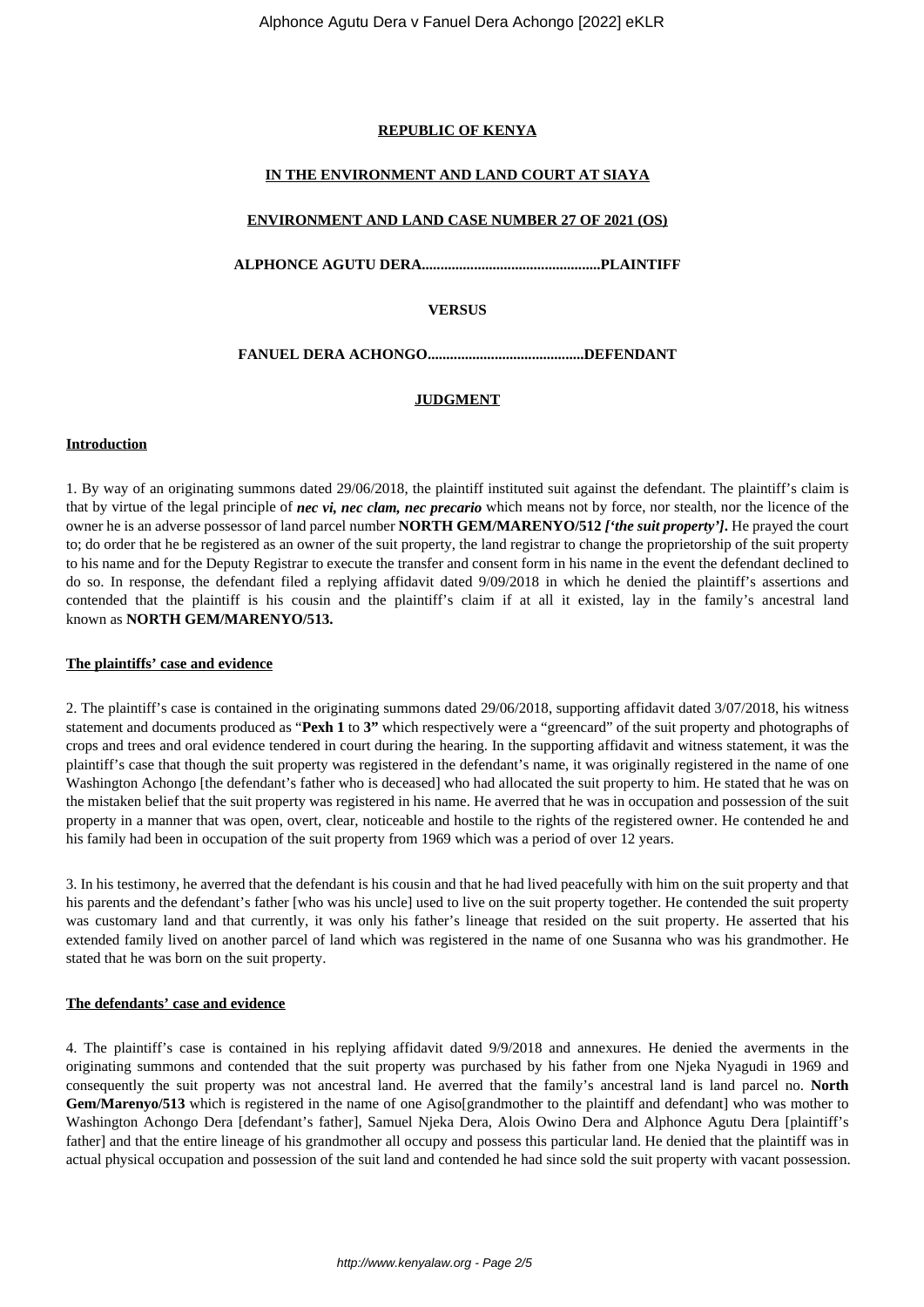5. Despite service of a hearing notice, the defendant failed to attend court to testify and consequently, the case was closed.

### **The Plaintiff's submissions**

6. The plaintiff filed written submissions dated 4/12/2021. He pegged his submissions on three issues he identified for determination; (i) whether the defendant is the registered owner of the suit property (ii)whether the plaintiff has lived peacefully on the suit property for more than 12 years and, (iii) whether the plaintiff has any remedies. On the 1<sup>st</sup> issue, he contended that "Dex 1" confirmed that the defendant was the registered proprietor of the suit property. On the  $2<sup>nd</sup>$  issue, he submitted that he had been in occupation of the suit property for close to 32 years which was a period of over 12 years and his occupation had been peaceful and without interference from the defendant. He contended that "**Dex 2**" and "**Dex 3**" demonstrated that he had undertaken developments on the suit property and essentially proved that he was in actual possession. On the  $3<sup>rd</sup>$  issue, he urged the court to grant him the orders sought.

#### **The Defendant's submissions**

7. The defendant did not put in any written submissions.

### **Analysis and determination**

8. I have considered the pleadings together with the plaintiff's submissions and evidence tendered. The key issue falling for determination is whether the plaintiff has established a claim of adverse possession.

9. Even if the plaintiff's evidence is unconverted, this court is called upon to determine the case on its own merits.

I will proceed to analyse the legal and jurisprudential framework on the singular issue.

10. The doctrine of adverse possession is provided for in various statutory provisions including **Sections 7,13, 17** and **38 (1)** and **(2)** of **the Limitation of Actions Act** and **Section 28 (h)** of the **Land Registration Act**.

11. In the case of **Sammy Mwangangi & 10 others v Commissioner of Lands & 3 others [2021] eKLR,** the Supreme Court of Kenya held that the principles of adverse possession are well settled. In a long of court decisions including **J.A. Pye (Oxford) Ltd and J.A. Pye (Oxford) Land Ltd v. The United Kingdom** which quotes **Halsbury's Laws of England (Fourth Edition, Reissue 1998), Titus Mutuku Kasuve v Mwaani Investments Limited & 4 others [2004] eKLR, Wambugu vs Njuguna (1983) KLR** and **Gabriel Mbui vs Mukindia Maranya (1993)eKLR** the principles of adverse possession have been settled as thus; (i) One must have been in continuous and uninterrupted possession of the land for at least 12 years(ii) such possession has been open and notorious to the knowledge of the owner(iii) such possession is without the permission of the owner; and (iv)That the plaintiff has asserted a hostile title to the owner of the property. These principles shall be juxtaposed against the facts and evidence before this court.

12. The plaintiff has asserted that he has been in continuous and uninterrupted possession of the suit land for at least 12 years. In his originating summons, the plaintiff contended that he had been in occupation of the suit property from 1969 which was a period of over 49 years to the time he filed suit. However, in his written submissions he calculated his period of occupation to be 32 years. I do not know if the number of years calculated in his submissions are a typographical error. In his testimony, he contended that his family together with that of the defendant at one time or the other lived together on the suit property but currently, his family is the only one in occupation. The date and year the family of the defendant or the defendant departed from the suit property has not been disclosed by the plaintiff and without these specifications, this court is unable to determine when time started running from the date the defendant or defendant's family vacated the suit property. Had this particular date of vacation been disclosed, this court would have been able to calculate the period of time the plaintiff has been in occupation of the suit property to the exclusion of the defendant and his family. It is the finding of this court that the plaintiff has not proved his case on this  $1<sup>st</sup>$  principle.

13. The 2<sup>nd</sup> principle is whether such possession has been open and notorious to the knowledge of the owner. The plaintiff contended that he has been in open and notorious possession of the suit property. He produced copies of photographs as evidence of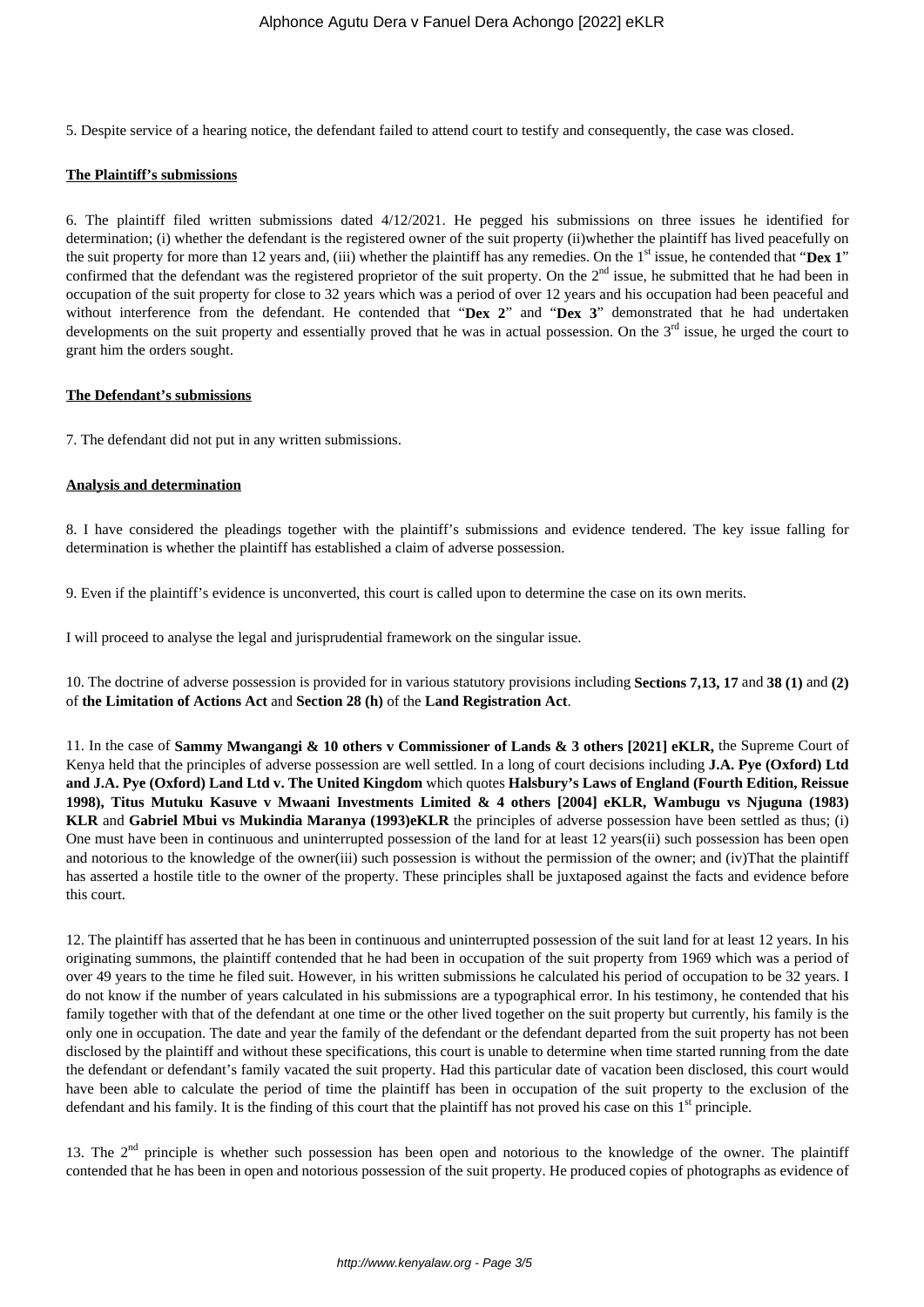his possession and occupation of this property. This court has scrutinised these photographs and they only portray the existence of trees and maize. It is only in one photograph that one catches a glimpse of a roof top. In his list of documents, he described the photographs as "photographs of crops and trees on the land" and in his witness statement, he stated the he has planted trees "along the boundary" and subsistence crops. This evidence shows that the house whose roof top can be glimpsed from his exhibits is not part of his evidence. Possession is a matter of fact and there must be actual possession which requires some sufficient degree of physical occupation. The case of **William Kipnyor Rotich v Paul Kiprop Karoney [2020] eKLR** cited with approval the case of **Ernest Wesonga Kweyu versus Kweyu Omuto CA Civil Appeal No. 8 of 1990** where **Gicheru J.A** (as he then was) held thus on occupation and possession;

## *"there must be facts showing a clear intention to hold adversely, and under a claim of right. De facto use, and occupation must be shown."*

14. With mere photographs of seasonal crops and trees demarcating boundaries as evidence of his occupation for a purported period of over 49 years, this court is not satisfied that the plaintiff has been in occupation and possession in a manner that demonstrates that he has been in open and notorious occupation to the knowledge of the owner. The plaintiff fails on this  $2<sup>nd</sup>$  principle.

15. The  $3<sup>rd</sup>$  principle is whether possession was without the permission of the owner. It is trite law that an adverse possessor must prove that his act of possession was not as result of permission or license given to him by the owner. The plaintiff has asserted that the defendant's father allocated the suit land to him which connotes permission. In the grounds in support of his originating summons he contends his family entered the suit property without consent or permission of the registered owner but in his supporting affidavit he asserts that the defendant's father gave his family permission to take possession of suit property vide a verbal agreement. With these contradictory statements by the plaintiff it is quite obvious that the plaintiff has failed to discharge proof that his possession was without the permission of the owner. This court is persuaded by the high court decision of **Gabriel Mbui vs Mukindia Maranya (1993) eKLR** which held thus;

## *"It has been held many times that acts done under licence or permitted by, or with love of, the owner do not amount to adverse possession and do not give the licensee or permitted entrant any title under the limitation statute".*

The plaintiff fails on the  $3<sup>rd</sup>$  principle.

16. The  $4<sup>th</sup>$  principle is whether the plaintiff has asserted a hostile title to the owner of the property which in other words means that the plaintiff must prove that his act of possession involved rights irreconcilable with those claimed by the owner of the land such as to give the owner occasion to dispute that possession. The plaintiff's testimony was somewhat contradictory, on the one hand he asserted he was an adverse possessor while on the other hand he claimed at one time or the other he co-existed in the suit property with the defendant and or the defendant's family. This act of co-existence negates the principle that the plaintiff has asserted a hostile title. Further, he has not discharged proof that he asserted a hostile title to the owner of the property. The Plaintiffs fails on the  $4<sup>th</sup>$  limb.

17. It is trite law that if the essential elements of adverse possession are not proved, the claim of adverse possession must fail and it is my net finding that the plaintiff has not proved his case on a balance of probabilities.

18. Ultimately, I make the following disposal orders;

*a) The plaintiff's suit is hereby dismissed.*

*b) The costs to the defendant.*

19. It is so ordered.

Judgment delivered virtually.

N/A for petitioner